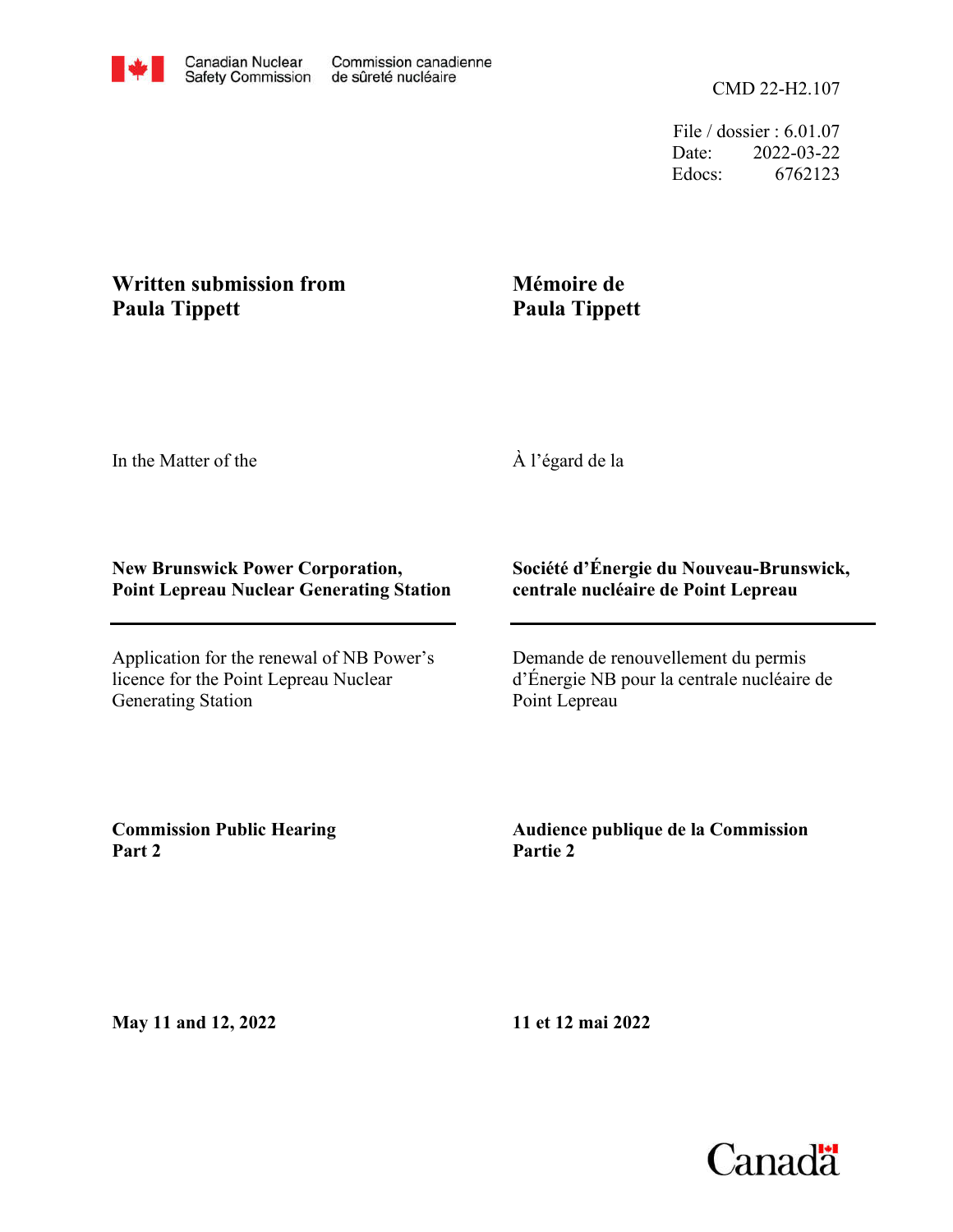Senior Tribunal Officer, Secretariat Canadian Nuclear Safety Commission 280 Slater Street, P.O. Box 1046, Station B Ottawa, Ontario K1P 5S9 From: Paula Tippett Saint John, NB

March 22, 2022

Re: Intervention by Paula Tippett for the NB Power Licence Renewal Application (Hearing Ref.2022-H-02)

To whom it may concern:

I, Paula Tippett, request to intervene in the hearing in the above-referenced matter. Please consider these attached comments submitted to the Canadian Nuclear Safety Commission regarding the licence renewal of the NB Power Point Lepreau Nuclear Generating Station.

Introduction: I am a retired Saint John family doctor who, for a brief period after I came back to New Brunswick from out west, served as District Medical Health Officer for the 4 counties in southern New Brunswick. As part of my job I served as a medical advisor to the Atomic Energy Control Board, attended meetings in Ontario, and accompanied the NB radiation health inspector and the AECB inspector to inspections at the Point Lepreau Nuclear Power Plant as well as the nuclear fuel manufacturing plant in Moncton, and was aware of problems at both places, which we tried to have corrected.

I am concerned that issuing a licence for 20 or 25 years for operation of the Point Lepreau Nuclear Power Station would be a very bad idea. Previously licenses were issued for only 2-5 years, even when the reactor was new, and it is now near the end of its "lifespan". Some problems pointed out in the past have not been properly corrected. The concrete buildings themselves have had problems for years, partly due to being near the Bay of Fundy, with its salty, corrosive air. Concrete around here tends to deteriorate faster than in other places I have lived. It is disturbing to think about the increasing amounts of radioactive wastes, especially the used radioactive fuel rods piling up in concrete "silos"at the Point Lepreau site. The recent attacks on nuclear reactors and nuclear waste storage in Ukraine by Russian military forces show how dangerous these nuclear facilities can be to all of us. A few paragraphs from my old "Harrison's" medical textbook $^1$  give food for thought:

"Long Term Effects: Radiation alters the 'information system' of proliferating…cells. Thus the perpetuating cells of the blood, gastrointestinal tract, skin, gonads, and other areas pass on either 'bad or inadequate information' presumably in altered DNA, to their progeny, resulting in …disease e.g.:

<sup>&</sup>lt;sup>1</sup> Harrison's Principles ofInternal Medicine, Seventh Edition, copyright 1974, McGraw Hill. Page 716.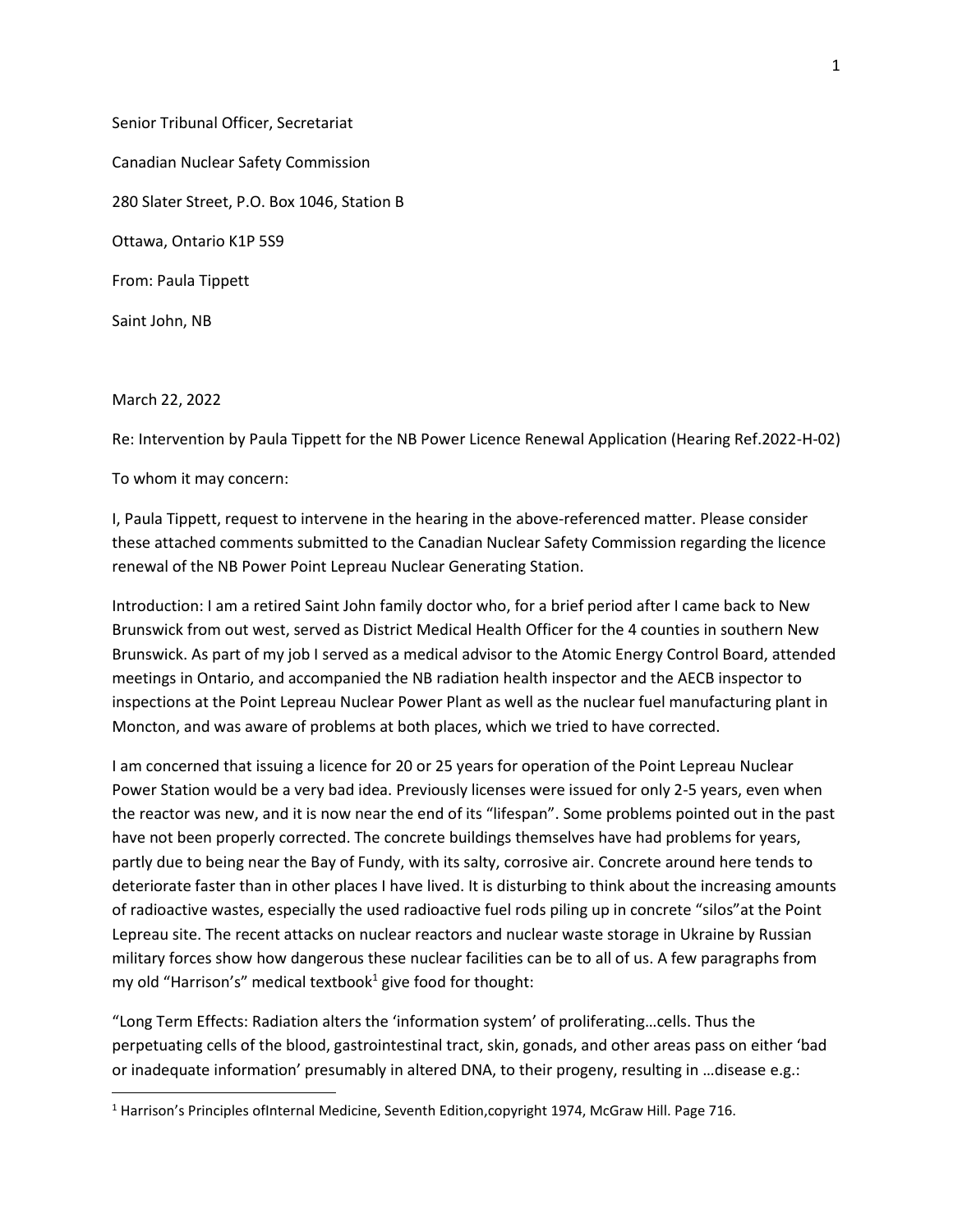cancer…degenerative disorders…or non-specific shortening of life…It is asserted, but not proved, that there is no threshold, and that the yield of leukemia increases with dose. Radiation can produce mutation of genes, the information and transmission centres for heredity…Not all mutations are harmful, but the chances are overwhelming that a change will be detrimental to the species. Not all mutations produce visible, immediately detectable effects…It is the less obvious changes that are of the greatest importance…The more subtle changes.. are propagated longer and affect a very large number of persons…If the mutation rate were increased by a single exposure of the population to radiation, the effects would be spread through many generations. Half the total damage produced would not be observed until…30-50 generations had been born."

As a young person in the 1950's and 60's I was concerned about nuclear weapons and the atmospheric nuclear tests that caused radioactive fallout. In NB it caused radioactive Strontium-90 to fall on the Sussex area, where the dairy cows ate it along with the grass, and high levels of Strontium-90 were found in our milk. By the time I was in medical school, I saw the results of this in young people who developed bone cancers (osteogenic sarcomas) in their legs, requiring amputation. It was shocking to see young men who had lost a leg due to cancer from radioactive fallout..

The Bay of Fundy has many species of fish and other marine creatures and plants. Some of these are important to our economy, and some are important food items for maritimers, for example: cod, haddock, lobster, scallops and dulse. Studies have shown that the large power plants here (Coleson Cove and the Point Lepreau Power Plant) kill small fish and other marine creatures in their water intake systems.<sup>2</sup> We can live without fossil fuel and nuclear power plants, but we can't live without our local food. In addition, the Point Lepreau Nuclear Plant releases radioactive Tritium into the air and water, which has been found to build up in our dulse, and other marine plants. The sooner the nuclear plant can be closed, the better for our health and the health of the marine environment.

It should be noted that the Bay of Fundy is home to a number of federally protected species under the Species at Risk Act, including the North Atlantic right whale, blue whale and fin whale. **The Bay of Fundy is globally recognized for its significance and biodiversity, and needs to be protected from radioactive contamination, preferably by closing the aging Point Lepreau nuclear plant as soon as possible, before a serious accident occurs.** 

I am concerned that there is still no safe option for permanent "disposal" of the increasing amount of radioactive waste from the Point Lepreau Nuclear Plant. As well, the proposal to transport all the accumulated radioactive waste to a proposed Deep Geological Repository (DGR) in Ontario increases the risks of serious transportation accidents resulting in radioactive releases that would adversely affect human health and the environment. (The proposed Canadian DGR seems to be less safe than some of the permanent nuclear waste facilities proposed for the European countries**.) The CNSC must consider the impact of radioactive wastes within this licensing hearing. The CNSC should not continue to license nuclear power plants when no permanent solution exists for protecting people and the environment from the hazards of nuclear wastes.**

<sup>&</sup>lt;sup>2</sup> The Negative Impact of the Point Lepreau Nuclear Plant on Marine Plankton and Larval Fishes of the Bay of Fundy, by Art MacKay.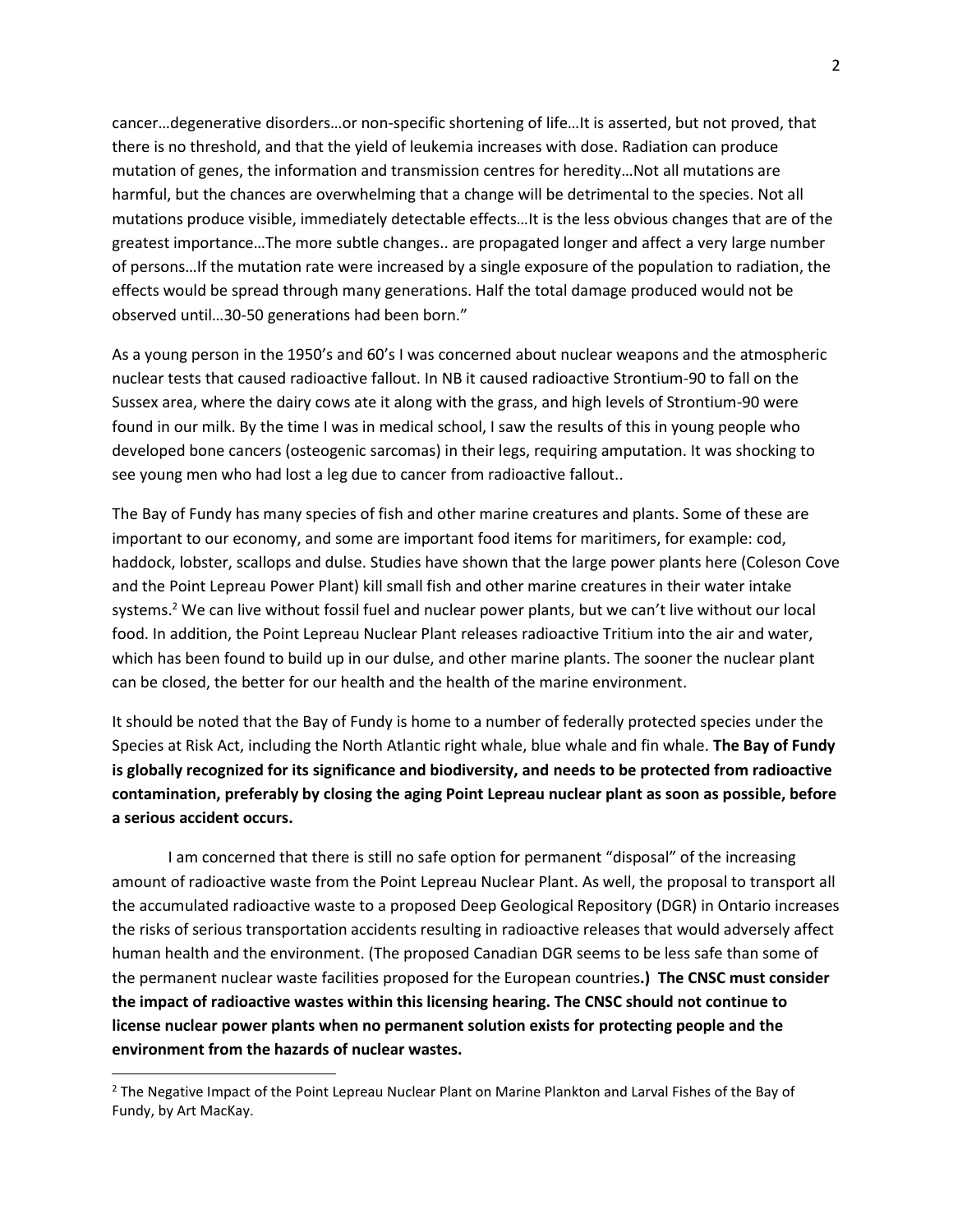Nuclear power plants are particularly vulnerable to climate change effects, including extreme weather events. A recent study showed extreme weather events have become the leading cause of nuclear power plant outages in North America. **The CNSC must consider climate impacts and vulnerabilities when considering issuing a license. As climate change impacts become more frequent and pronounced, the risks to operation, safety and environment and health will increase. Under the precautionary principal, the CNSC should only consider 5 year relicensing periods, not longer.**

**The CNSC must require an adequate emergency response plan for a nuclear accident at Point Lepreau which includes expected climate impacts before considering relicensing of the plant.<sup>3</sup>**

NB Power supports the development of a reprocessing plant that will extract plutonium from the irradiated fuel at Lepreau. This could lead to nuclear weapons proliferation. **The CNSC must ban the extraction of plutonium from the spent fuel at Lepreau.**

**The Canadian government has agreed to the United Nations Declaration on the Rights of Indigenous People, requiring free, prior and informed consent of indigenous people for activities occurring in their territory.** The indigenous people in NB have not been adequately consulted by NB Power, the NB government or the CNSC about Point Lepreau. They will be making interventions with recommendations. **The CNSC should follow the recommendations of the aboriginal people of this area.<sup>4</sup>**

**Please acknowledge receipt of this email and attachments**.

Yours truly,

Paula Tippett, BSc., MD, MPH

Saint John, NB

<sup>&</sup>lt;sup>3</sup> History of Lepreau Emergency Plan...by P. Tippett Sept. 18, 2016 (attached)

<sup>4</sup> The Brief, Vol. 13, No. 3, Dec./2021/Jan./2022, nbmediacoop.org "We know whose land it is, and so does government", by Luke Beirne.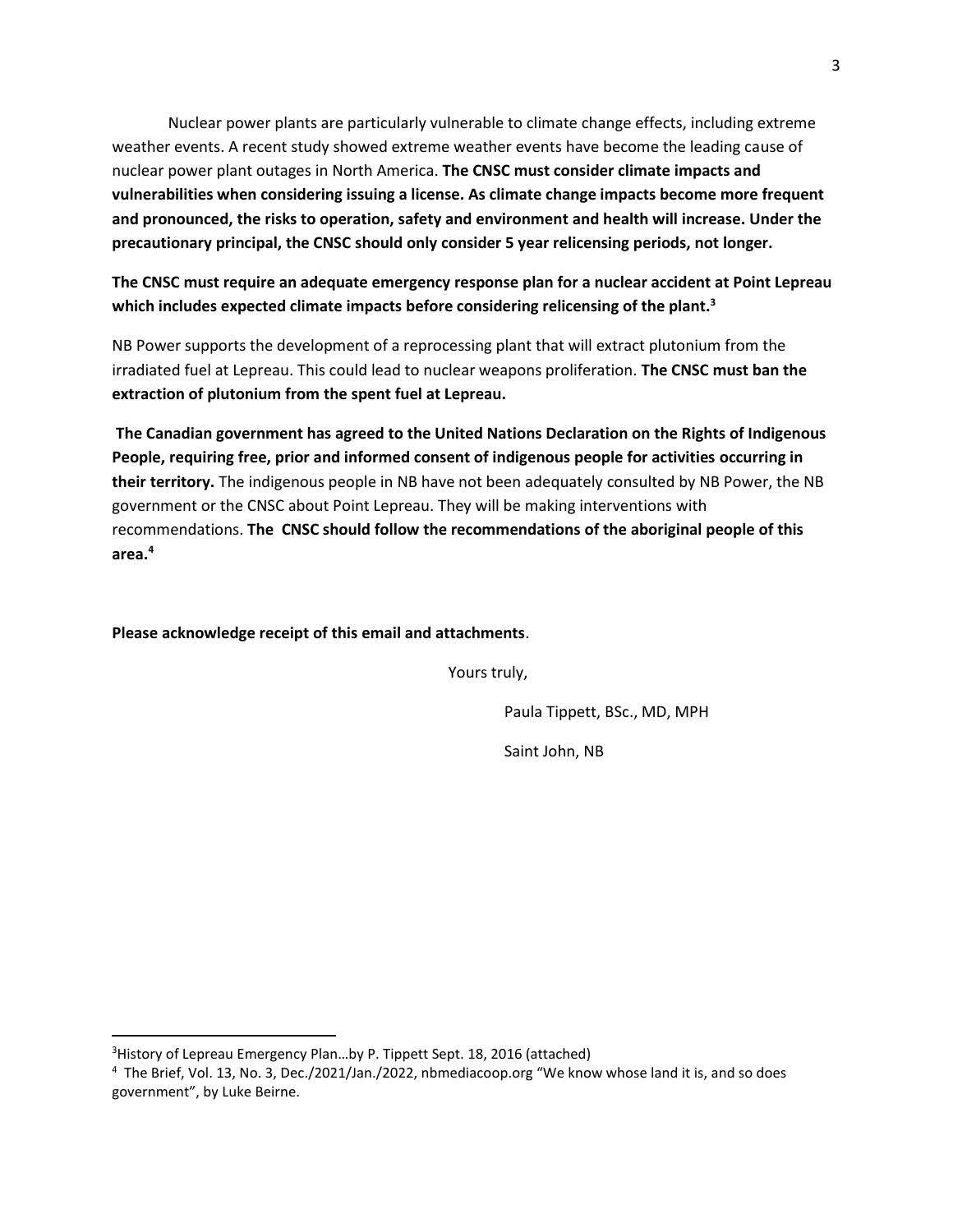Sept. 18/2016

#### Comments on Point Lepreau relicensing by CNSC

#### 1.History of Lepreau Emergency Plan and where we are today

Prior to the commissioning of the Pt. Lepreau Nuclear plant, the public questioned what would be done in the event of a nuclear accident. At that time, it was decided to warn the public of an accident by activating civil defence sirens which had been installed throughout Canada after the second world war to warn of a nuclear weapons attack by Russia. The public was advised that these sirens would be the means to advise them of a nuclear accident.These sirens became old, and in some areas tended to sound for no reason. They were eventually removed from the power poles and discarded. The general public here in New Brunswick is not aware today of how they are to be informed of a nuclear accident or other disaster.

Prior to the commissioning of Point Lepreau an emergency plan for an accident at Lepreau was developed, which included the purchase and central storage of large quantities of potassium iodate and later potassium iodide by the Department of Health, Public Health Services, and the distribution of potassium iodide tablets to households in the Point Lepreau area near the nuclear plant. A mock disaster and evacuation exercise was held. This was interdepartmental, involving Departments of Environment, and Health, including the man in charge of radiation protection for public health in New Brunswick, and the DMHO for Saint John,( who also served as a medical advisor to the Atomic Energy Control Board, the agency that preceded the CNSC), the public health inspectors and public health nurses in Saint John and Charlotte county, as well as Social Services. NB Power and EMO also participated. Inspection personnel in Public Health were provided with used Geiger counters from the military base at Camp Gagetown, and instructed in their use to check for radioactive contamination of areas, vehicles, and people. The Geiger counters were old, and some were found to bedamaged and defective, but there were enough still usable for the mock disaster exercise. (The functional equipment was also used by health inspectors to check the public's Fiesta dishes for radiation, due to a notice that old Fiestaware had used a uranium glaze.) Hospital medical staff were given cards issued by EMO telling them where to report in a disaster.

For the 1st nuclear accident mock disaster exercise, volunteers from the Point Lepreau area were evacuated to the Pocologan School, not far from the nuclear plant; vehicles and people were checked for radiation by public health inspectors with the Geiger counters; people were given instruction sheets telling them what procedures to follow in the event of an accident, and when and how to take their potassium iodide medication after an accident. Nurses were available at the evacuation site to assess and triage mock patients, the Point Lepreau area ambulance was used for transfer of mock patients to hospital. The Dept. of Health's Radiation Protection Officer, based in Fredericton, was involved in planning, training for, and critique of the mock disaster, but most of the health and social services personnel who participated were from the Saint John and Charlotte county areas, and most of the people trained would be retired by now.

 In recent years CNSC staff have pointed out the lack of an adequate emergency response plan for Point Lepreau and the lack of capacity to carry it out. Just before the CNSC Board's arrival in Saint John last time we noticed signs that said"E" with an arrow put up around the City of Saint John without explanation. These are apparently supposed to direct people in the event of an emergency evacuation, somehow. It does not appear that the paper plan provided to the CNSC Board during the previous Board hearings has the human resources behind it to function in a manner that would protect the public health and safety in the event of a nuclear accident.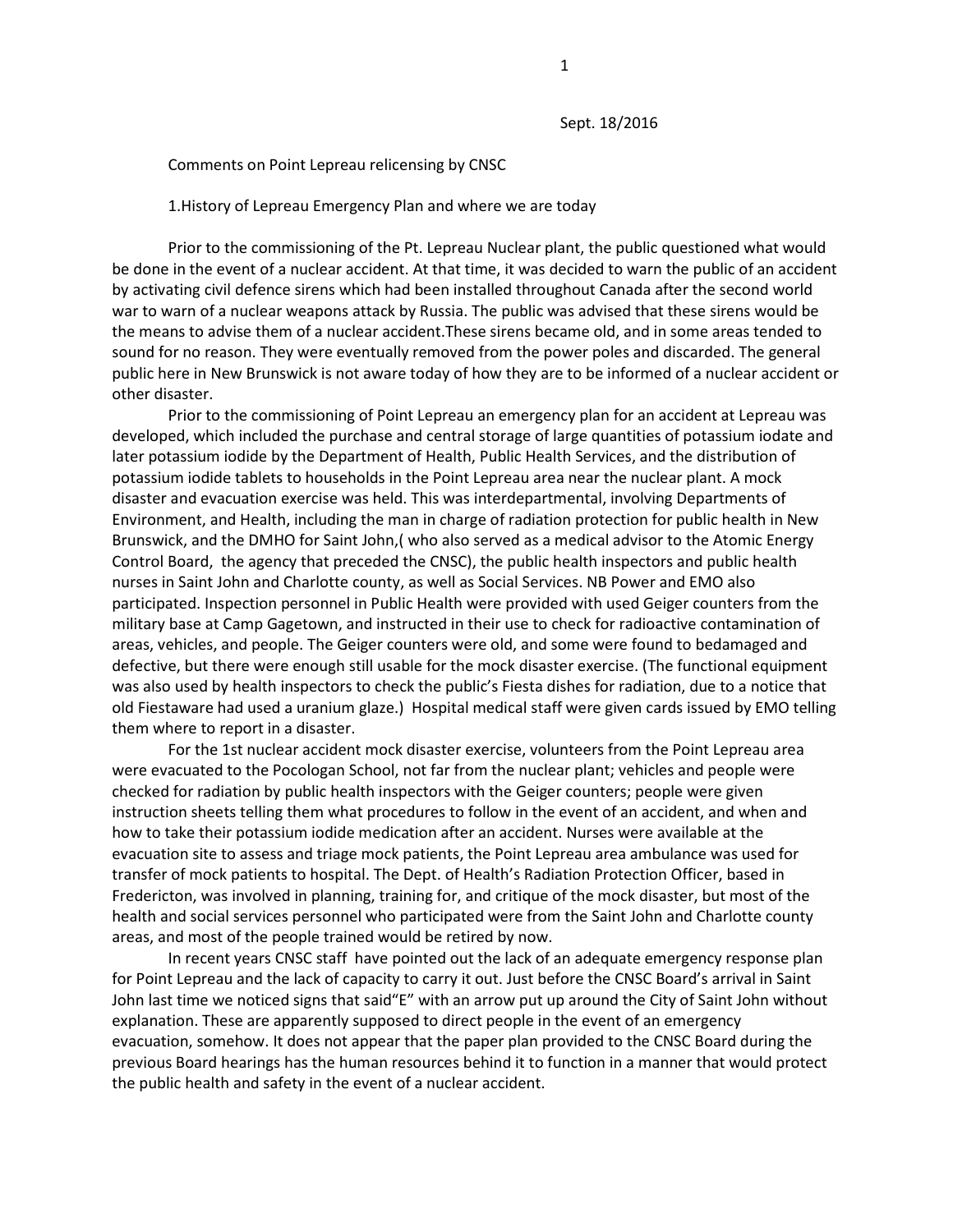With cutbacks in Health and other public services in recent years, the civil service seems to lack the person-power to deal with disasters. During the oil refinery explosion and fire in East Saint John, the church-sponsored day care in the area evacuated their children to West Saint John, and a small business across the street closed and sent its employees home out of harm's way, while the nearby public elementary school did not seem to have an organized plan for what to do, and the local nursing home was only instructed to close doors and windows. Like others in the area, we stood watching the smoke rising, listening to the radio for some instruction from the authorities on what we should do, but no instructions were provided.

 The flood in St. George was a more recent example of inadequate preparation and response to sudden disaster. If the Red Cross person had not been looking out the window at the evacuation centre after dark and seen two people floating by on top of their sinking car, and got help to them right away by boat, they would have drowned. Why was the flooded road/bridge not closed? With more frequent floods in Saint John we have at times found ourselves without warning on flooded streets and roads that were not safe to travel on, with no signs or barriers directing traffic away.

 With climate change worsening there will be more disasters, not fewer. We need more people in positions of responsibility in government to act; more police, fire, health personnel, and more equipment available for them to use in case of disaster. Most of all, we need our elected and appointed officials to face reality and prepare for and try to prevent the disasters they have set us up for, to change course to a less risky future and put the people and the public health and welfare first.

For Lepreau we need a plan that is communicated to the public with:

- 1. Instructions to the public on what emergency supplies to have on hand.
- 2. A Notification system that covers everyone in Health Region 2.
- 3. Sheltering Instructions for areas both inside and outside the evacuation area.
- 4. Instructions on preventing radioactive contamination and what to do if affected.
- 5. Evacuation instructions, clear signs and a plan that includes the City of Saint John.
- 6. Designation of hospital facilities to be used, with route directions for the public.
- 7. A Potassium Iodide (KI) administration plan and logistics that includes the whole population.
- 8. A Plan for safe water, safe food, and safe milk that includes everyone and lasts as long as the contamination persists. Monitoring of soil and water contamination, as well as the monitoring of radiation levels in food, water and milk, with clear signage for the public indicating the amount of contamination, and acceptable and forbidden activities in the area, will be needed for a long period of time after the catastrophic accident.

Ontario and Quebec seem to have more in place for emergency response to a nuclear accident than New Brunswick today. CNSC must require that NB Power and the New Brunswick Government, as well as Saint John City Council, put equivalent plans in place for nuclear accident response to those existing in Ontario and Quebec.

#### Recommendations:

CCNB recommends that lessons from the Chernobyl and Fukushima accidents, and the recommendations from the Japanese parliamentary report on the Fukushima Accident and the 2011 CNSC Fukushima Task Force that apply to the Lepreau Nuclear Plant be fully implemented. CNSC staff previously found the Lepreau emergency plan defective. It was not demonstrated in the last CNSC hearings in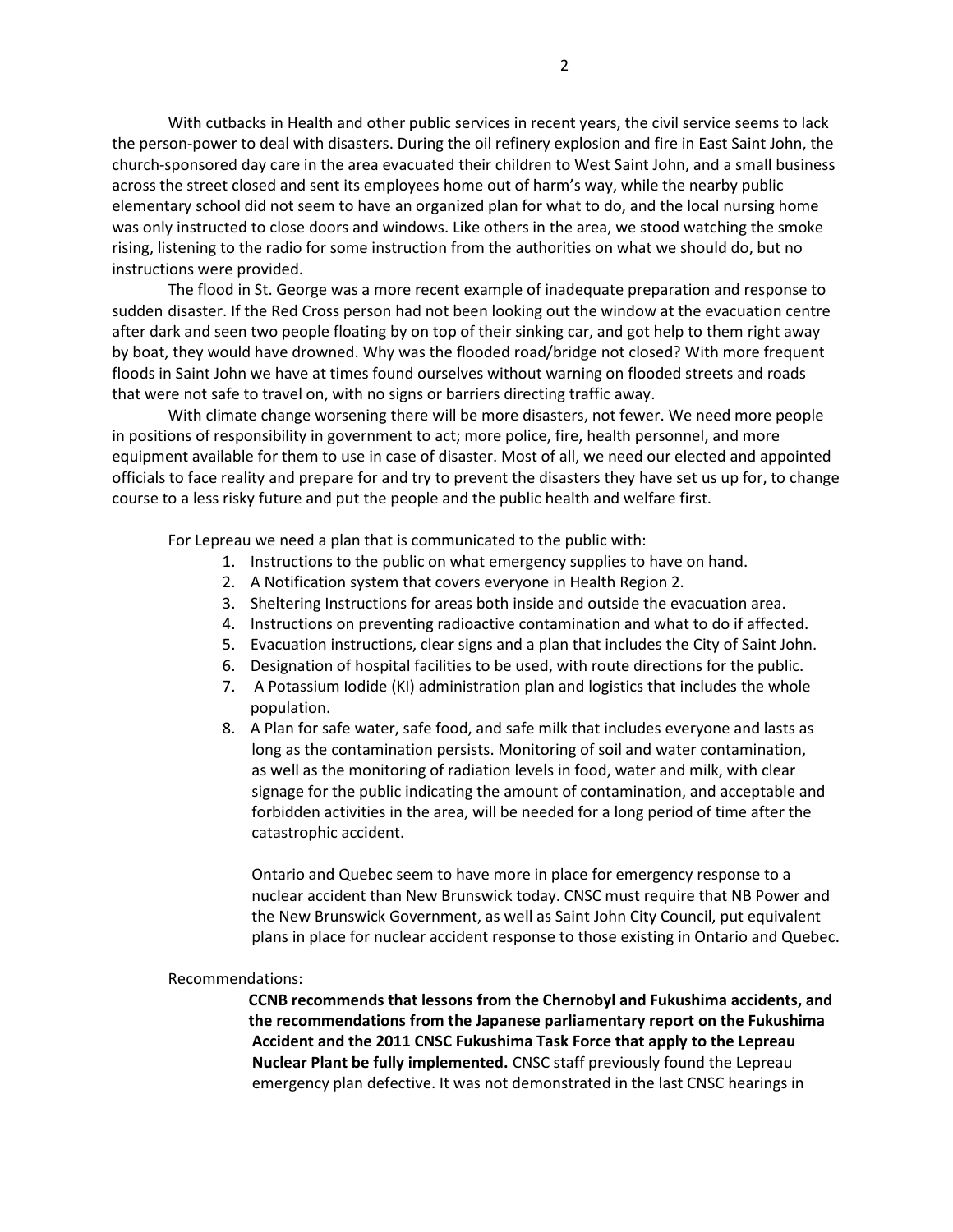Saint John that the paper plan presented at the hearings had the necessary resources behind it to be carried out. The notification and evacuation plan presented at the hearings applied only to the area around the plant, and did not include any municipalities at risk. If a sheltering, evacuation and potassium iodide administration plan has been developed for the City of Saint John since the CNSC hearings in Saint John, the population of Saint John is not aware of it.

### CCNB recommends that resources of the Saint John fire department be increased to more adequately meet the additional roles that have been assigned to them for emergency measures by the nuclear industry and other existing and proposed city industries.

 CNSC may be aware of the City of Saint John's commitment to assist with provision of fire services at Lepreau in the event of an accident to make up for the local deficiency noted by CNSC. This may be a hollow commitment.

 In the event of an extreme natural hazard event resulting from worsening climate change (effects of which we are already seeing here on the coast, with increased wind speeds, more severe coastal storms, and increased frequency of disruptive flooding in the city's low-lying areas,) , an extreme natural event could so overwhelm the city fire department that it would have no resources to send down to an accident at Lepreau, even if a route there were accessible.

This is due to the recent addition of extreme man-made hazards to the Saint John area, which could be affected by an extreme weather event like: the expansion of the oil refinery, tank farms and an oil-by-rail storage facility, all on or near the coast, as well as huge numbers of rail tank cars, many containing volatile fuels stored on mainly low-lying tracks around the city, as well as an LNG import-export facility, partially converted to accommodate oil tankers as well, with the LNG tanks not far from the oil storage tanks, and an LNG pipeline snaking around the oil refinery through the railyard and city residential areas, and to be added to all this a proposed bitumen pipeline, tank farm and marine terminal, in the same part of the city, containing a substance that releases the asphyxiant gas hydrogen sulphide when heated and, once ignited, burns uncontrollably for days.

CCNB supports CELA's previous recommendation #4<sup>1</sup> "that the CNSC should require the licensees to demonstrate that there are, in place, properly resourced, sufficiently detailed emergency planning and preparedness plans that would address Chernobyl-size or Fukushima-size accidents. The basis for this recommendation includes world-wide experience with these catastrophic accidents. This recommendation is independent of particular event sequences and rather takes account of the myriad ways things can go wrong resulting in an accident and resulting in a serious breach of containment, regardless of how caused. It also includes consideration of the fact that among the events that may initiate a catastrophe at a CANDU are those that are beyond the control of the operator such as hostile action or unforeseen external weather events or unforeseen combinations of failures including human error."

<sup>1</sup>Emergency Planning at Pickering NGS-Submission to the CNSC by Canadian Environmental Law Association, May 3, 2013.